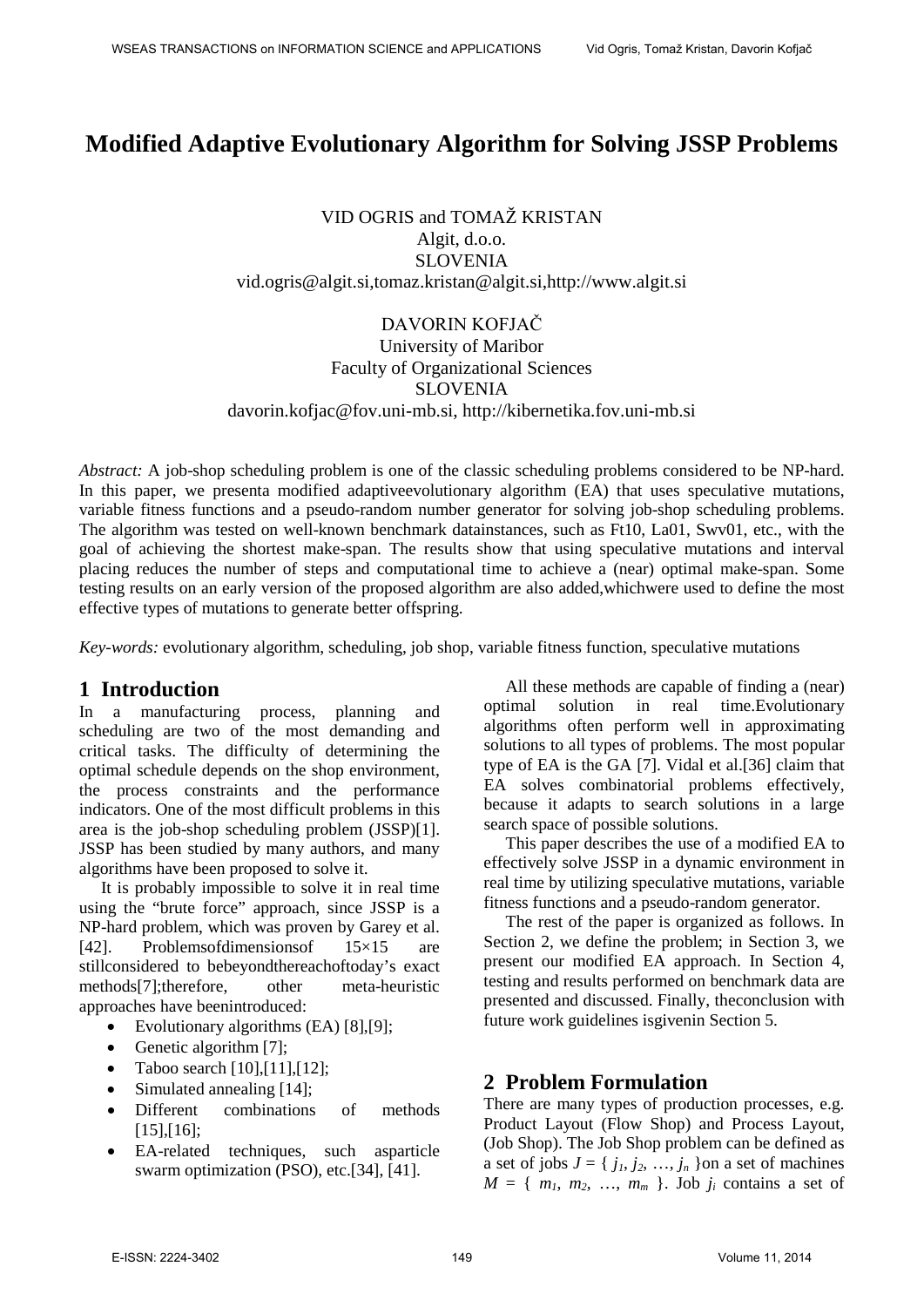*k*operations  $O_i = \{o_{i1}, o_{i2}, \ldots, o_{ik}\}$ , which are performed on a subset of machines *H*⊆*M*. Operation  $O_{ik}$  is defined with continuous time  $t_{ik}$ , which is needed for the operation to be completed and machine *hik*, with whichthe operation must be executed. The beginning time and ending time of an operation Ojk are denoted by  $\vec{t}^b_{jk}$ and  $t^e_{jk}$ , respectively. A sequence of operations at each job must be strictly taken into consideration [\[16\].](#page-9-9)The time required to complete all the jobs is called the "make-span"<sup>*C<sub>max</sub>*. The objective when solving or</sup> optimizing this general problem is to determine the schedule that minimizes *Cmax*. Trying to minimize the make-span often brings algorithm to some local minimums. The algorithm is generally not able to determine whether its solution is the best possible or merely another local optimum. Every EA can reachthe global optimum eventually; however, preventing the algorithm from becoming stuck in a local optimum to search for other solutions inthe defined search spaceseems to be the most difficult task.

### **3 Proposed Evolutionary Algorithm**

Evolutionary algorithms are inspired by natural mechanisms of natural selection and population genetics [\[19\].](#page-9-10) Some of the current evolutionary approaches include evolutionary programming, evolutionary strategies, genetic algorithms, and genetic programming [\[2\],](#page-8-1)[\[3\]](#page-8-2)[,\[4\].](#page-8-3)

Our EA technique essentially consists of the following steps:

- 1. Initialize the population,
- 2. Calculate the fitness of the initial population,
- 3. Perform mutation(s) on population (using speculative mutations and statistics),
- 4. Calculate fitness of new population,
	- a) If a new population is as good as the parent or better, adopt it and delete statistics,
	- b) If new population is worse, perform demutation to return to the previous state andupdate statistics,
- 5. Go to Step 3 until some condition is met.

A more detailed explanation of the evolutionary process is given in Fig. 1. The algorithm holds a list of the top 999 schedules. One of them is selected,for which the higher ranked schedules have a better chance of being selected. Some mutation(s) are performed on this schedule and recorded. Next,an evaluation is performed (with the probability of 0.25, we also change the fitness function), at which statistics of the success rate of mutations are recorded. If the new schedule is better or equally good as it was before the mutations, the statistics are deleted, the cycle counter is set to zero, and the process is repeated. If the new schedule is worse, the mutation statistics areupdated, de-mutations on the schedule are performed to set the schedule to the previous version, and the counter is increased by 1. De-mutations reduce the amount of data that has to be held in computer memory;therefore, more operations can be done in less time, since there is less data traffic. If the counter is lower than 100,000 we repeat the cycle;otherwise, the schedule is placed back to the list of the top 999 (according to the initial fitness function),and another one is selected. The time needed to put the schedule to the list and select a new one is much higher than performing operations on one schedule; as a result, the algorithm is working with one schedule for at least 100,000 times. The number of times mutations on a single schedule are performed is empirically defined through the historic data of our EA being used. For example, if the maximum counter number was set to 500,000 or 1 million, we have discovered that the possibility of obtaining a new better schedule was too low against the computational time needed to achieve such a solution.



Fig.1: Evolutionary process flowchart

It is assumed that a system evolves in a mannerto provide an individual that is in a way better in the next generation, i.e. a mutant with a positive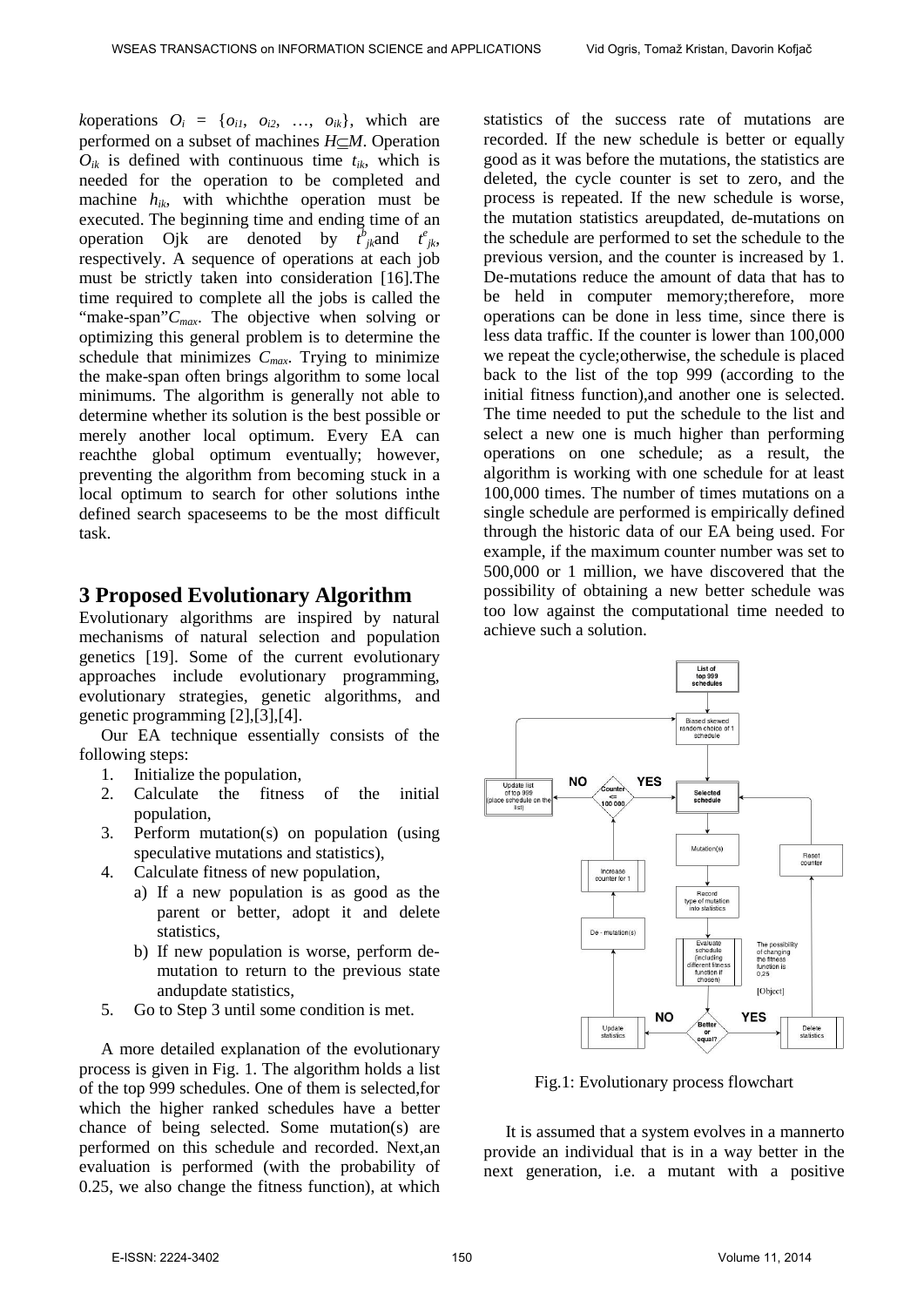mutation. One of the main advantages of EA is that it has no heuristic or similar rules; it works only on its internal rules.Internal rules when working with JSSP for EA are the same as for JSSP itself. These are:

- An operation cannot be performed on more than one machine at the time;
- The machine cannot perform more than one operation at the time;
- Operations must follow a given order;
- The smaller the time span (or any other criterion), the better the solution.

The algorithm follows only these fundamental rules.

#### **3.1 Fitness function**

To evaluate the quality of the population, a fitnessfunction is needed (cost function, criteria function). The fitness function evaluates a solution and is determined by the weighted sum of the violations of the constraint[s \[33\].](#page-10-4)

The fitness function is a measure of how well an algorithm has learned to predict the outputs from the inputs. Anh,Caldeira, Rosa, Beligiannis et al., Manar, Shameem, Cardeira-Pena etal., Birbas et al., Gaemperle et al. [22,23,24,25,26,27,40]have all described the meaning and the use of the fitness function. Birbaset al. [\[26\]](#page-9-11) are using negative weights to minimize bad properties and to define a better offspring. Dahaletal[.\[27\]](#page-9-12) described the meaning of a variable fitness function. They are claiming that its use is reasonable in the real world, where optimization and multiple-goal definition are needed. With problems that have a large search space of solutions,difficulty occurs when the search can become stuck at a local optimum. Therefore, the adaptive fitness function is recommended to change the search space, enabling the solution to "escape" from the local minimu[m\[29\]](#page-10-5)[,\[30\],](#page-10-6)[\[31\],](#page-10-7)[\[32\].](#page-10-8)When the solution is stuck in a local optimum,to achieve further improvement of the offspring, we can use the landscape change. This is a form of tabooing or advanced tabooing, in which the fitness function changes multiple times during the evolution process (of a time table or schedule).

Globally, we distinguish two principal forms of setting parameter values in a fitness function: parameter tuning and parameter control. Parameter tuning sets the parameters before the algorithm is run, while the parameter control forms an alternative, as the algorithm starts with initial parameter values that are changed during the run [\[6\].](#page-8-4) The historic description was done by

Eibenetal[.\[5\];](#page-8-5)they summarize parameter control in the following way:

- Static parameters are not only hard but can be impossible to tune: no good static value exists for the step-size in Gaussian mutation;
- Adaptive methods use some information about the current state of the search, and are as good as the information they get: the success rate is very raw information, and leads to the "easy-to-defeat" one-fifth rule, while Parameter Control in Evolutionary Algorithms 25 CMA-ES uses high-level information to cleverly update all the parameters of the most general Gaussian mutation;
- Self-adaptive methods are efficient methods when applicable, i.e. when the only available selection (based on the fitness) can prevent bad parameters from proceeding to future generations. They outperform basic static and adaptive methods but are outperformed by clever adaptive methods.

Parameter control,which is not commonly used, may provide a useful mechanism for increasing the performance of the algorithm [\[6\].](#page-8-4)

The fitness function *F* used in our research is given in Eq. 1. We are trying to minimize the makespan of the schedule and the penalties if the certain criteria are violated, such as wrong order of operations, length operation overlaps per job and length of operations overlaps per machine.

 $\min F =$ 10<sup>x</sup>  $\sum_{j=1}^{n} \sum_{k=1}^{m} Y_{jk}$  +<br>10<sup>y</sup>  $\sum_{j=1}^{n} \sum_{k=1}^{m} T_{jk}$  + 10<sup>z</sup>  $\sum_{k=1}^{m} \sum_{j=1}^{n} T^{j}_{jk}$  + 10<sup>u</sup>C<sub>max</sub> (1)

Where

- $\Delta \in [0,1]$  weight, which is randomly changed in every step during the evolution.
- Variables *x*, *y*, *z* and *u* change in every step during the evolution according to: $x = 6 + \Delta x$ , *y* = 3+∆*y*, *z* = 3+∆*z*, *u* = 0+∆*u*.
- $Y_{ik} = 1$  if operation  $O_{ik}$  is scheduled before operation(s) that should be performed prior to  $O_{ik}$  in job *j*; 0 otherwise.
- $T_{ik}$  is the time overlap for operation  $O_{ik}$  with the operation  $^*O_{jk}$  if  $\hat{t}_{jk}^e > \hat{t}_{jk}^b$ , on machine *k*, where  $T_{jk} = t^e_{jk} - t^b_{jk}$ .
- *TJ*  $T^l_{ik}$  is the time overlap for operation  $O_{jk}$ with the operation  $^{\dagger}O_{jk}$  if  $t^e_{jk}$   $\gt^{\dagger}t^b_{jk}$ , within a job *j*, where  $T^{J}_{jk} = t^{e}_{jk} - t^{b}_{jk}$ .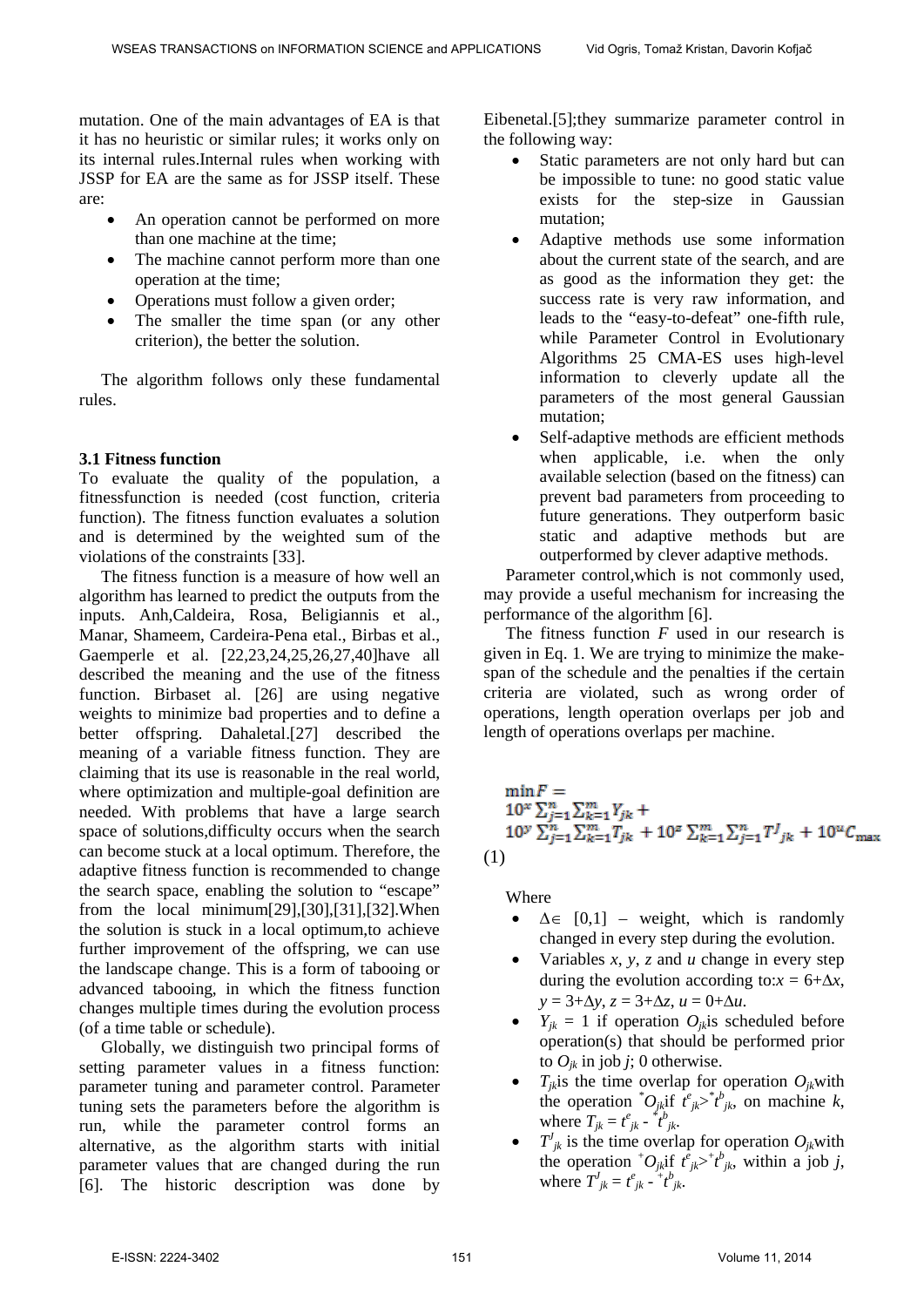$C_{max}$  – length of the whole process.

Buecheet al[.\[28\]o](#page-9-13)ptimize the fitness function or define an alternative fitness function, but they never bring it back to the initial state. If, after a certain number of generations, there is no improvement, the algorithm changes the fitness function, creates a new branch, works with it; then, after a certain number of generations without improvement, the new offspring are evaluated and compared with generations based on the original values of fitness function. If anyschedule amongthe new ones is placed on the list of top schedules, we continue with the primary branch of schedules (including new ones); otherwise, the process is repeated. Furthermore, in most cases in the literature, the schedule is taken into the next generation only if it is strictly better than the best schedule of the previous generation. However, we take the generation's best schedule in the next generation if the schedule is at least as good as the best schedule in the previous generation. Preliminary tests have shown that random selection between equally good solutions increases the possibility of obtaining a new, better solutions.We believe that the new better offspring can be found from the generation that is as good as others but different.

Since validating the schedule is time consuming, we provide some shortcuts. First, if the difference between absolute minimum and maximum fitness value has increased, the new schedule is considered to be bad, and no further validation is performed. Then, machines and operations where no mutations occurred are not checked. After that, all other validation tasks are performed.

#### **3.2 Mutations**

After the initial population is randomly set, our algorithm works exclusively with mutations. No cross-over is involved, since our tests have proven to be computationally too expensive, because of computationally expensive schedule validation.

The algorithm uses seven types of mutations. With a random choice of RAND(RAND(7)), the algorithm chooses how many mutations it will perform inone generation. This number was chosen after some initial testing, which will be explained later in the paper. The mutations considered in our algorithm are the following:

- Shift operation left or right on one machine;
- Shift operation left or right on an interval of more machines;
- Swaptwooperations on one machine;
- Rotatethree operations on one machine(on

 $M_n$  operations  $O_1$ ,  $O_2$ ,  $O_3$  are rotated, so the new order is  $O_3$ ,  $O_1$ ,  $O_2$ );

- Shift left or right one operation on all machines;
- Adjusted rotation (two operations on one machine are rotated, and the start time of the second one is then corrected, so it starts right after first one. The total time of both operations summed together remains the same);
- Random set of one operation(place operation  $O<sub>n</sub>$  randomly on the machine).

### **3.3 Co-evolution**

Mohammadi et al. [\[38\]](#page-10-9) suggest using co-evolution to solve the problem of scheduling (school timetabling problem), which provided good results in real time. They believe that the usual EA cannotyieldacceptable results in real time;therefore, its use is not preferable. We believe that every evolution is a co-evolution. If something evolves in an unchanged environment,it is evolution without co-evolution, but since the schedule of one machine is an environment for another machine, we already have co-evolution; furthermore, the results are obtained in real time.

### **3.4 Speculative mutations**

If mutationsprovide a schedule that is as good or better than the previous one, we consider the mutation to be successful. Inside each cycle and with a certain probability, the knowledge about successful mutations is used to choose more successful mutations, since we can expect that the success rate of a mutation will drop during execution time. The success rate of a mutation (statistics) is held in the program's memory cache, between two successive improvements (i.e. a generation is better or as good as previous one); after which it is deleted. This is used in a so-called speculative mutation process and drastically improves the speed of algorithm;therefore, itcan significantly decrease the calculation time.

The algorithm decides with aprobability of 0.5 whether or not it will rely on thestatistics. If it decides not to, then each mutation hasa probability of  $p = 1/7$ of being chosen; however, after it is chosen, some additional pre-calculations are made, e.g. if the number of mutations in one generation is one and the operation, which is the subject of mutation, is neither the first or last, it is pointless to move (or set) it out of the current intervalat whichthe interval is a space between the starting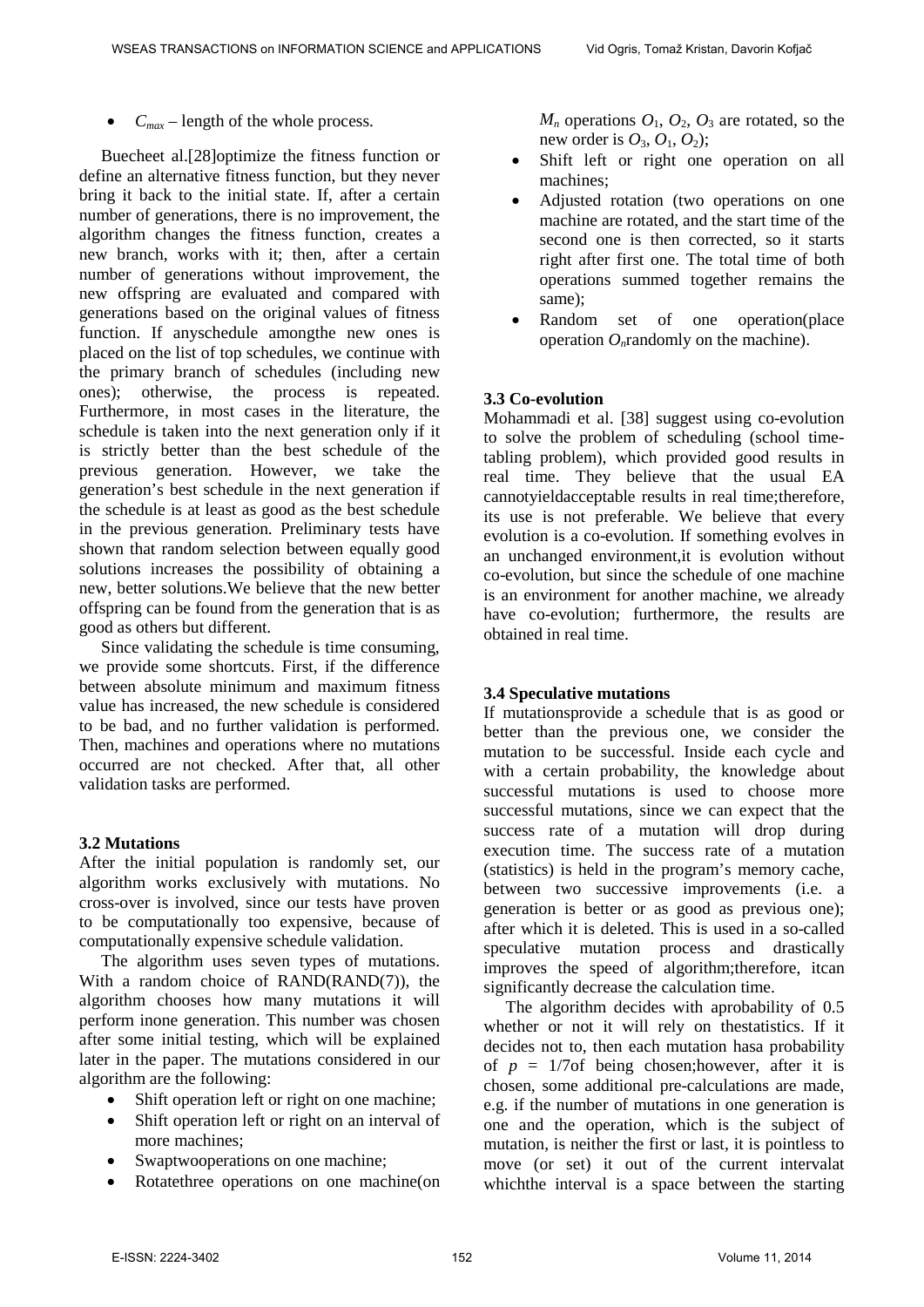time of the first operation on  $M_n$  and the start time of the last operation on machine  $M_n$ . When we have a sequence of mutations in one generation, at least one needs to have a potential to decrease the time span of out process.In other words, if sixmutations are selected and none of them improves or at least does not worsen the make-span, that sequence is obsolete.

In addition, we prevent some successive mutations on one object from happening, e.g. in a sequence of mutations, where we move  $O_1$  on  $M_1$ to the left byfive units and then another mutation wants to move  $O_1$  on  $M_1$  to the right by two units. The second case is disabled in advance, thus saving computational time.

Another way to save computational time is to prevent other unfeasible solutions by narrowing intervals, where the set mutation can place an operation on a certain machine. An operation cannot be set to a location before its ideal place, e.g. operation  $O_3$  cannot be placed before the end of total time of  $O_1 + O_2$ , even in an ideal case. Further,  $O_3$ cannot be placed after total time span minus the sum of all operations following  $O_3$ , including the duration of  $O_3$ .

$$
\mathbf{T}(\mathbf{O}_{\mathbf{m}}) \ge \sum_{i=1}^{\mathbf{m}-1} \mathbf{T}(O_i) \tag{2}
$$

$$
T(O_m) \le C - \sum_{i=m}^{n} T(O_i)
$$
 (3)

where:

*C* - (current) total make-span, *T* - starting point of operation.

This rule is applied to mutations of type set, shift left and shift right. Furthermore, if we swap two operations between two machines  $(O_1 \text{ on } M_1 \text{ starts})$ when  $O_2$  on  $M_2$  started, and  $O_2$  on  $M_2$ starts when  $O_1$ on *M*1has started), this rule is verified for both operations on their new place. If the condition is not met for only one of them, the mutation is discarded.

For mutations that are surelynot valid, we apply another constraint so that they never occur. For example, an interval for an operation where it can begin (and end)is known; therefore, they are never set outside of this interval and, consequently, we drastically reduce the number of trials to obtaina valid position for an operation.

#### **3.5Random number generator**

The role of the random generation is to insert some chaos into the system and consequently reduce the time needed to obtain a solution. This is crucial to exit local optimum(s).

One of the key features to improve the speed of the algorithm is our random number generator: a modified MersenneTwiste[r\[39\]](#page-10-10) algorithm;our version of the algorithm is optimized for speed. Our primary goal is to obtain the random numbers as quickly as possible, while the quality (the numbers being regularly distributed) of the random generator is of secondary meaning, since obtaining those numbers is very time consuming with regards to theCPU. With one query from theCPU,we obtain 32 random numbers that our EA can then use for its manipulation. We believe that the solution is obtained much more quickly this way.

Although the random number generator is optimized for speed, it still represents a large bottleneck in the entire process, since speculative mutations reject the majority of the random numbers received from the CPU, and obtaining them is very time consuming, e.g. if the numbers received from the CPU are  $1, 1, 4, 1, 3 \ldots$ , and 1 turns out to be unsuccessful, it skips to number 4;if that turns out to be successful, it uses number 1 again since it follows in the sequence; otherwise, it skips 1 again and uses the next number, i.e. 3.

### **4 Results**

First, we wanted to find the success rate of mutations. We tested the following instances and performed some analytics on the results:

- From la01 to la05 size  $10 \times 5$ , proposed by Lawrenc[e\[35\],](#page-10-11)
- From la06 to la10 size  $15 \times 5$ , also proposed by Lawrenc[e\[35\],](#page-10-11)
- From swv06 to swv10 size  $20 \times 15$ , proposed by Storer, Wu and Vaccar[i\[37\],](#page-10-12)
- Results of all instances together.

We recorded the time to find the solution that matches the best known solution.We also analyzed some of the mutations:

- Number of mutations per generation and success;
- Number of mutations per generation and instance and, consequently, the success:
- Shift operation left or right and, consequently, the success;
- Mutation set and, consequently, the success;
- Mutations swap two or three operations and, consequently, the success.

Analytics wereperformed with SPECTORsoftware (www.algit.eu). Thisis a data-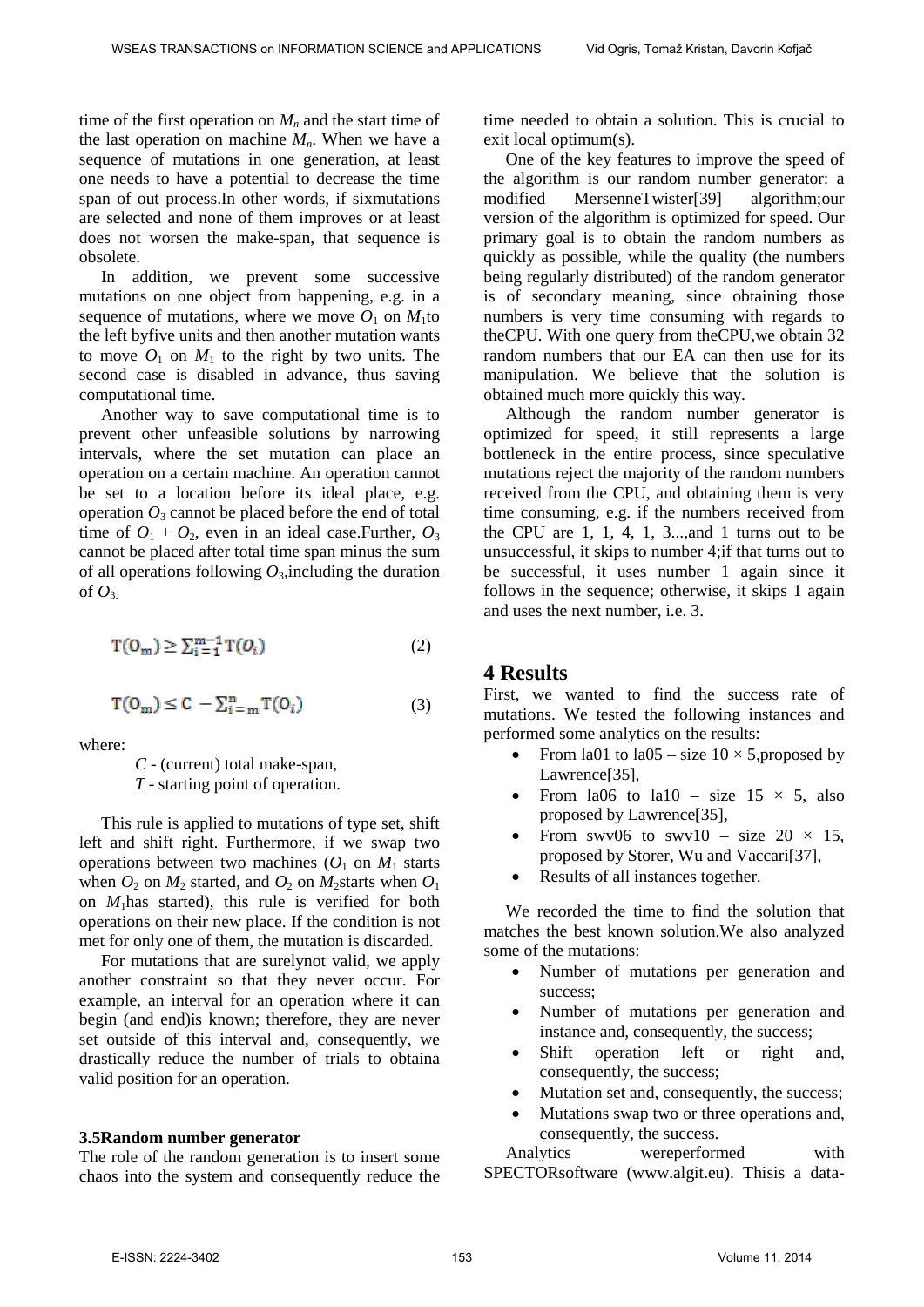mining program that searches for samples in sets of data. It transforms data sets to logical implications, finds all regularities in data and quantitatively evaluates them. We let the EA run for 30seconds,regardless of the final result, since the files with the results would become too large to be processed for analytics. Despite the time thatwas spent to record all of the mutations, the best known results for some instances were achieved. The algorithm could choose between seven mutations, and the maximum number of mutations per generation was between 1 and 16. The results were as follows:

- Instances from La01 to La05
	- o If the number of mutations per generation (NOMG) equals 1, the success rate is above average;
	- o If NOMG was greater than 10, the success rate was under average;
	- o If the NOMG equals 2, the success rate was above average for instances la01 and la03;
	- o If the mutation set is used above average, the success rate is below average.
- Instances from La06 to La10:
	- o If NOMG is 1,8,9,10, the success rate is above average;
	- o If mutation set is used above average, the success rate is below average.
	- o If mutations swap 2 or swap 3 are used above average, the success rate is below average.
- Instances from Swv06 to Swv10:
	- o If NOMG is used above average, the success rate is below average;
	- o The mutation set turns out to be successful under average;
	- o Shifting operations to the right increases the success rate.
	- o Analytics on all instances yield the following results:
	- o Success rate on instances Swv08 and Swv09 is above average;
	- o If operations are movedto the right, success is above average;
	- o Using the mutation swap of two elements is successful if it is used below average.

This analysis helped us in the further development of our algorithm, because we can guide the program to use mutations that are more successful than others in producing a better offspring.

The aforementioned analytics yielded sevenof

the most successful mutations described earlier. These mutations were utilized in our tests on the following instances: Ft06 (6  $\times$  6), Ft10 (10  $\times$  10), La01 (10  $\times$  5), La02 (10  $\times$  5), La11 (20  $\times$  5), La12  $(20 \times 5)$ ,La30  $(20 \times 10)$ , La31  $(30 \times 10)$ , Swv01 $(20 \times 10)$  $\times$  10), Swv02 (20  $\times$  10). We performed 100 runs per each instance, with the following options on the program:

- All optimizations are on (OPT);
- The program can choose from all mutations, the interval setting is on, using statistics is off (OPT\_noSTAT);
- The program can choose from all mutations, the interval setting is off, using statistics is off (NoSTAT\_NoINT);
- The program can choose from all mutations, the interval setting is off, using statistics is on (OPT\_noINT);
- The program cannot use mutations shift left and shift right, the interval setting is on, using statistics is off (NoSTAT\_NoMUT);
- The program cannot use mutations shift left and shift right, the interval setting is on, using statistics is on (NoMUT);
- The program cannot use mutations shift left and shift right, the interval setting is off, using statistics is off (NoOPT);
- The program cannot use mutations shift left and shift right, the interval setting is off, and using statistics is on (NoINT\_NoMUT).

Computational time was limitedto eitherthebestknownsolutionbeingfoundorto a maximum of 100,000 generations without improvement.

The results are shown in the following tables. Table 1 shows the average number of steps for the algorithm to reach its best solution, Table2 showsaveragetimesfor the analgorithmto reachitsbestresult,andTable3shows

thebestresultthealgorithmhasachieved.

In Table 1, we can see how many steps (improvements) a different version of algorithm needed (in average) to achieve its best result for a particular benchmark problem. We can see that both versionsof the program that did not use the shift left or shift right mutations (NoSTAT\_NoMUT and NoMUT) performed best. NoMUT achieved the lowest number of steps 7 times, while the NoSTAT\_NoMUT achieved it 2 times. It seems like the mutation shift left and right is usually unsuccessful; therefore, these two algorithms benefit from that.

Table 2 represents the average computational time to achieve the best result. Similar to results in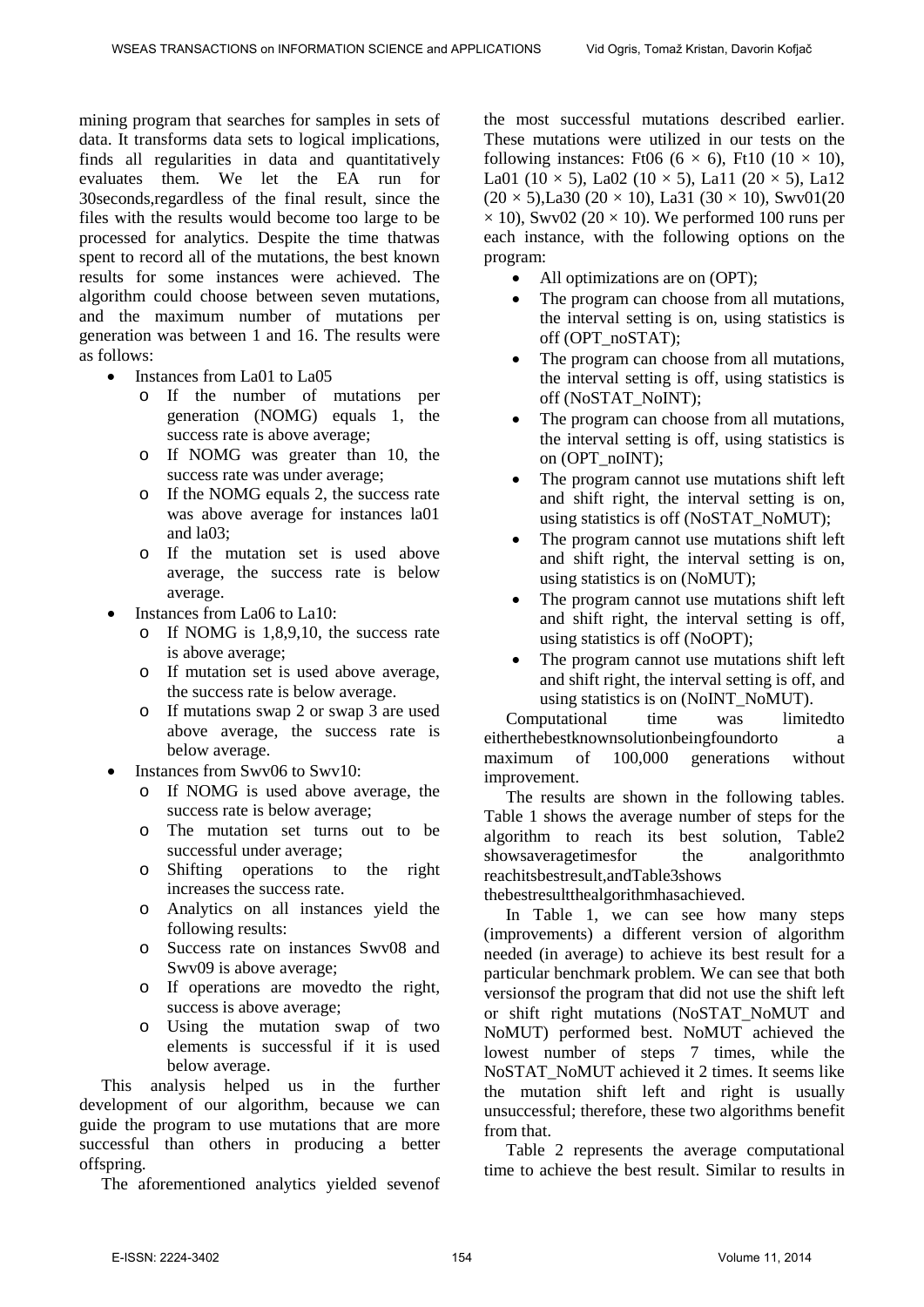Table 1, NoSTAT\_NoMUT and NoMUT perform best, yielding lowest average times, again benefiting from not using the shift left and shift right mutations.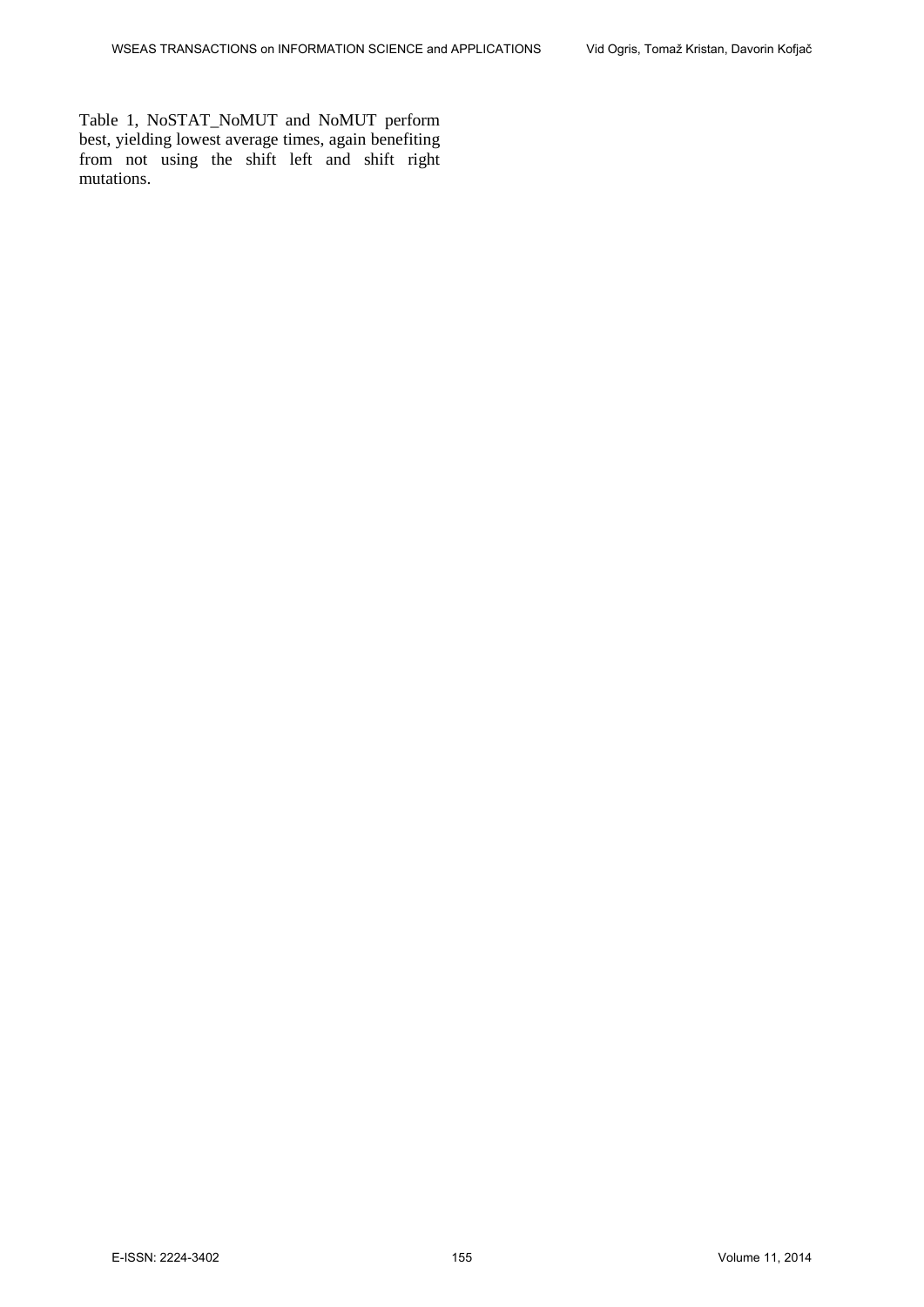| <b>Instance</b> | <b>OPT</b> | <b>OPT</b><br>noINT | <b>NoMUT</b> | <b>NoINT</b><br><b>NoMUT</b> | <b>OPT</b><br>noSTAT | NoSTAT<br><b>NoINT</b> | NoSTAT<br><b>NoMUT</b> | <b>NoOPT</b> |
|-----------------|------------|---------------------|--------------|------------------------------|----------------------|------------------------|------------------------|--------------|
| ft06            | 59.88      | 68.61               | 58.85        | 68.83                        | 66.61                | 73.62                  | 56.09                  | 70.09        |
| ft10            | 378.97     | 503.12              | 298.37       | 352.25                       | 397.31               | 535.63                 | 362.61                 | 482.75       |
| la01            | 243.73     | 386.99              | 183.94       | 234.07                       | 257.51               | 368.99                 | 176.60                 | 259.02       |
| Ia02            | 251.37     | 323.14              | 164.93       | 195.29                       | 234.36               | 347.55                 | 190.47                 | 229.11       |
| Ia11            | 468.54     | 753.09              | 312.00       | 362.73                       | 395.24               | 709.46                 | 323.07                 | 405.98       |
| Ia12            | 415.32     | 606.18              | 314.88       | 344.26                       | 403.68               | 664.84                 | 343.58                 | 409.97       |
| Ia30            | 801.64     | 1012.77             | 674.88       | 906.96                       | 818.74               | 1165.46                | 713.72                 | 810.46       |
| $l$ a31         | 1177.67    | 1409.36             | 930.34       | 849.98                       | 1083.61              | 1379.83                | 905.97                 | 972.37       |
| swy01           | 718.83     | 1078.21             | 595.39       | 642.75                       | 778.91               | 1084.95                | 631.07                 | 644.06       |
| swy02           | 744.70     | 1030.10             | 590.59       | 598.73                       | 776.56               | 1050.12                | 693.30                 | 630.80       |

Table 1: Average number of steps to find a solution

Table 2a: Average computational time

| <b>Instance</b>  | <b>OPT</b> | <b>OPT</b><br>noINT | <b>NoMUT</b> | <b>NoINT</b><br><b>NoMUT</b> | <b>OPT</b><br>noSTAT | NoSTAT<br><b>NoINT</b> | NoSTAT<br><b>NoMUT</b> | <b>NoOPT</b> |
|------------------|------------|---------------------|--------------|------------------------------|----------------------|------------------------|------------------------|--------------|
| ft06             | 0.54       | 0.46                | 0.33         | 0.43                         | 0.94                 | 0.61                   | 0.26                   | 0.51         |
| ft10             | 4.03       | 3.67                | 3.13         | 4.03                         | 5.84                 | 6.35                   | 5.27                   | 5.77         |
| la01             | 0.7        | 0.71                | 0.67         | 0.74                         | 0.99                 | 1.21                   | 0.65                   | 0.7          |
| la <sub>02</sub> | 1.14       | 1.3                 | 0.72         | 1.21                         | 1.8                  | 1.97                   | 1.67                   | 1.57         |
| Ia11             | 1.12       | 1.11                | 0.91         | 1                            | 1.42                 | 1.37                   | 1.4                    | 1.38         |
| Ia12             | 1.26       | 1.28                | 1.2          | 1.24                         | 1.74                 | 1.67                   | 1.79                   | 1.75         |
| Ia30             | 24.92      | 22.71               | 20.18        | 26.18                        | 25.9                 | 29.86                  | 23.41                  | 30.96        |
| Ia31             | 29.78      | 27.93               | 19.3         | 19.1                         | 33.3                 | 33.81                  | 30.61                  | 31.15        |
| swv01            | 19.15      | 24.12               | 16.6         | 20.25                        | 26.24                | 29.33                  | 31.42                  | 30.24        |
| swv02            | 22.97      | 19.9                | 18.94        | 21.45                        | 29.48                | 28.72                  | 25.72                  | 25.7         |

#### Table 3a: The best make-span result

| <b>Instance</b> | <b>OPT</b> | <b>OPT</b><br>noINT | <b>NoMUT</b> | NoINT<br><b>NoMUT</b> | <b>OPT</b><br>noSTAT | <b>NoSTAT</b><br><b>NoINT</b> | NoSTAT<br><b>NoMUT</b> | <b>NoOPT</b> |
|-----------------|------------|---------------------|--------------|-----------------------|----------------------|-------------------------------|------------------------|--------------|
| ft06            | 55         | 55                  | 55           | 55                    | 55                   | 55                            | 55                     | 55           |
| ft10            | 978        | 987                 | 971          | 1017                  | 971                  | 992                           | 992                    | 978          |
| Ia01            | 666        | 666                 | 666          | 666                   | 666                  | 666                           | 666                    | 666          |
| Ia02            | 655        | 655                 | 655          | 655                   | 655                  | 655                           | 655                    | 655          |
| Ia11            | 1222       | 1222                | 1222         | 1222                  | 1222                 | 1222                          | 1222                   | 1222         |
| Ia12            | 1039       | 1039                | 1039         | 1039                  | 1039                 | 1039                          | 1039                   | 1039         |
| Ia30            | 1355       | 1355                | 1355         | 1355                  | 1355                 | 1355                          | 1355                   | 1355         |
| Ia31            | 1784       | 1784                | 1784         | 1784                  | 1784                 | 1784                          | 1784                   | 1784         |
| swv01           | 1570       | 1542                | 1556         | 1540                  | 1556                 | 1537                          | 1558                   | 1569         |
| swy02           | 1585       | 1574                | 1580         | 1614                  | 1577                 | 1620                          | 1624                   | 1573         |

In Table3 the best make-span results are presented. It is worth noticing that for problem instances ft06, la01, la02, la11, la12, la30 and la31 all algorithms yielded the same results. The difference is in the instances ft10, sww01 and sww02, where NoMUT, NoSTAT\_NoINT and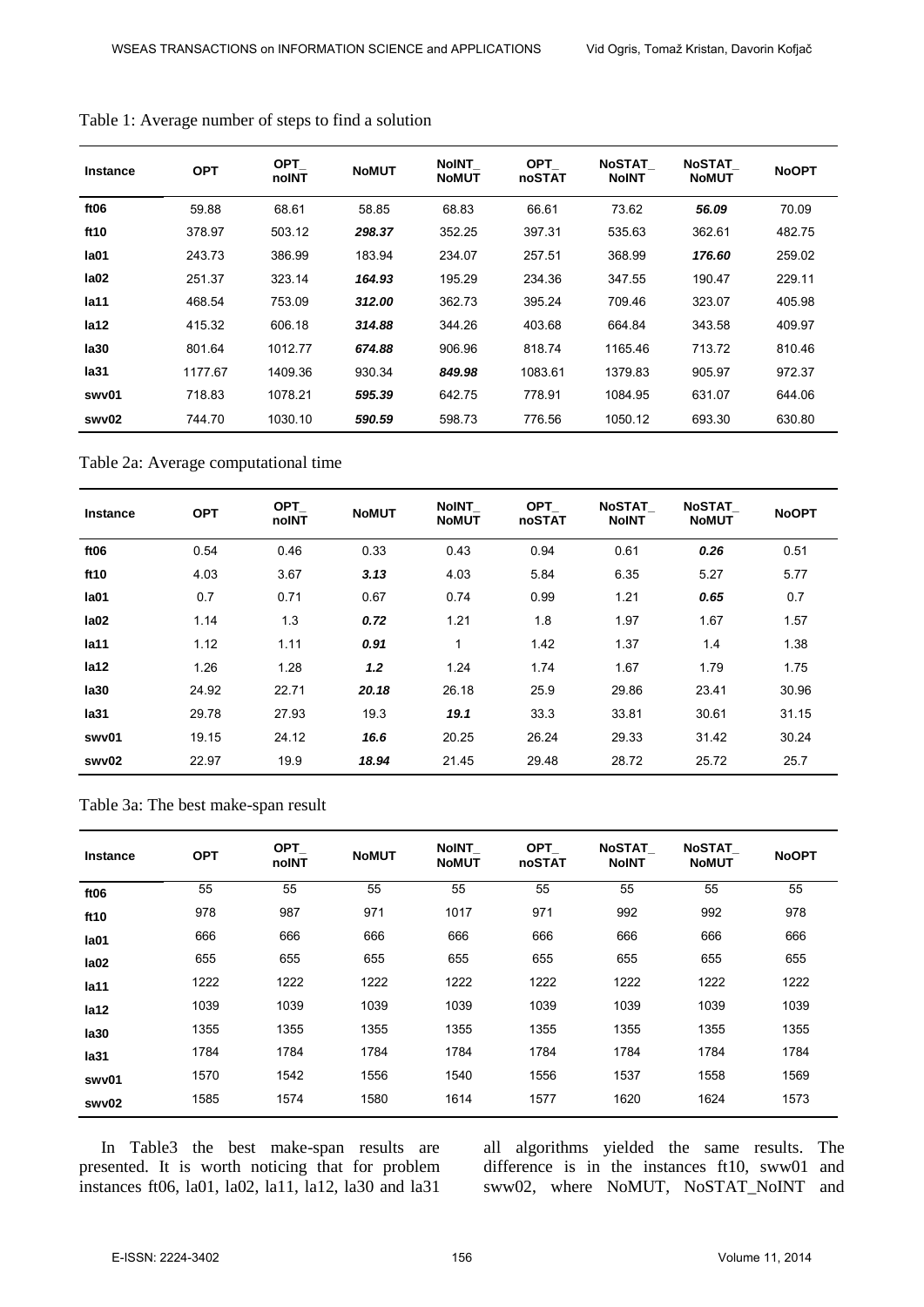NoOPT yielded the best results, respectively.Again, in general, NoMUT algorithm achieved good results. It seems that using statistics is not a major benefit for these benchmarks.

We can see that, without using statistics, the computational times are longer, and the number of steps needs to obtain the best results ishigher. In addition, using interval placementgenerallyresultsin achieving a smaller number of steps to obtaina better result, while that is not true for shortercomputational time, since it will not yield better results. If we want a good comparison of all methods,the following considerations must be taken into account. Not only the best solution matters, but also the time needed to achieve this solution. If we look at Table 1, where the number of steps is shown, we have to compare them with the best results these methods have achieved. For some problem instances, some methods seem to be better, but when examining the computational time and best result, we can see that the NoMUTalgorithm yieldsthe best results in 7 out of 10 cases. The best result is usually achieved with two of the most optimized methods. If also considering NoSTAT\_NoMUTalgorithm, it is obvious that shift left and/or shift right mutations do not contribute in achieving the best results. Moreover, to obtainonly a slightly better result, the number of times required is considerably higher, meaning that an algorithm performing computations several times faster does not necessarily provide us with results that are several times better.

## **5Conclusion**

Examining the results achieved with the proposedevolutionaryalgorithm, we can see that using speculative mutations (statistics) and interval placing aid in achieving better results in a shorter amount of time.Using SPECTOR, we have defined how many mutations per generations and which ones to use, running it on early versions of the algorithm.It was shown that using shift left and/or shift right mutations did not contribute in achieving better results. Also, a very important feature of our EA is the ability to exit local optimums in case it is stuck in one of them. This is achieved with a variable fitness function and pseudo-random number generator that enables all available numbers to be selected (from 1 to 7, since there are seventypes of mutations).

This algorithm, with some modifications, is also used in the program for calculating school time tables (iTimeTable) and worker schedules (WoShi), where the number of combinations between teachers, students, lessons and classrooms exceeds  $10^{54}$  and brute force cannot be used;our algorithm achieves quality results in a reasonable amount of time.

Future research will be focused on the influence of de-mutation, co-evolution and pseudo random generator on algorithm performance. We assume that using a pseudo-random number generator reduces the time to obtain the random numbers that are essential for our evolutionary algorithm. Further, our research will pay attention to implement this algorithm inreal-world production scheduling. We also see its usage in worker scheduling on all areas from production industry to hospitals, etc., where even more constraints are included.There is also some room for algorithm improvement and with the improvement of CPU speed and the number of cores;the results will be achieved more rapidly, since our algorithm is capable of using multiple cores for calculation; it is also capable of running on multiple computers; each computer sends its results to the server and with a certain probability decides whether or not it will use the best known solution on the server and continue the evolution from that point onward.

### *References:*

- <span id="page-8-0"></span>[1] R. Qing-doa-er-ji and Y. Wang. A new hybrid genetic algorithm for job shop scheduling problem, *Computers& Operations Research*, 39(10), 2012, pp. 2291-2299.
- <span id="page-8-1"></span>[2] W.Banzhaf, P. Nordin, R.E. Kellerand F.D.Francone,*Genetic Programming: An Introduction on the Automatic Evolution of Computer Programs and Its Application*. San Francisco: Morgan Kaufmann, 1998.
- <span id="page-8-2"></span>[3] D. Dasgupta and Z. Michalewicz,*Evolutionary Algorithms in Engineering Applications*, Berlin: Springer-Verlag, 1997.
- <span id="page-8-3"></span>[4] C.M. Fonseca and P.J.Fleming, Multiobjective optimization and multiple constraint handling with evolutionary algorithms, *Part I:Unified formulation. — IEEE Trans/SMC*, Part A: Syst. Hum., Vol. 28, No. 1, 1998, pp. 26–37.
- <span id="page-8-5"></span>[5] A.E. Eiben, Z.Michalewicz, M. Schoenauer and J.E. Smith, Parameter Control in Evolutionary Algorithms, *Studies in Computational Intelligence,*Vol. 54, 2007, pp. 19–46.
- <span id="page-8-4"></span>[6] A.E. Eiben, R. Hinterding, and Z. Michalewicz, Parameter control in evolutionary algorithms, *IEEE Transactions on Evolutionary Computation*, Vol. 3, No. 2, 1999, pp. 124–141.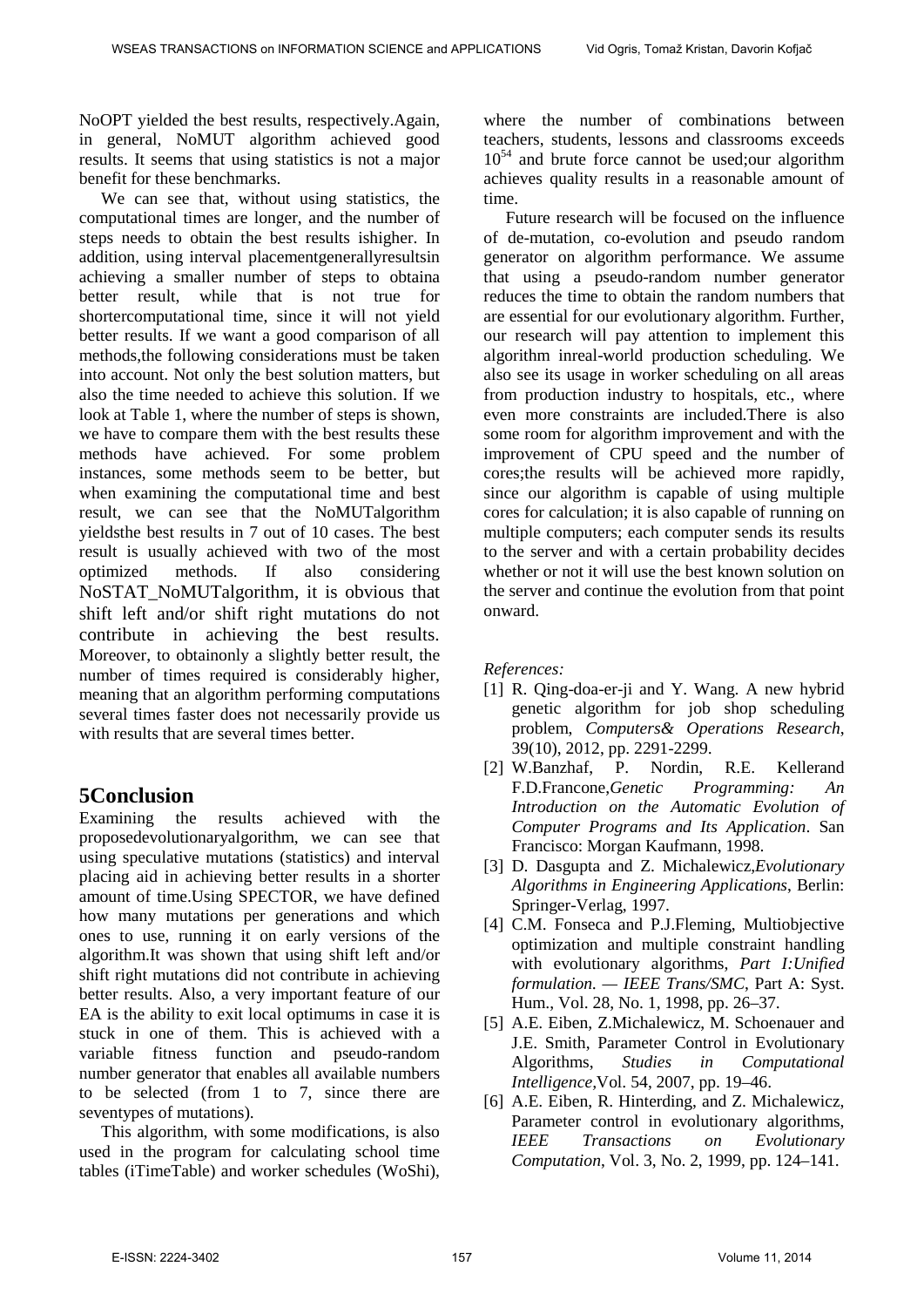- <span id="page-9-0"></span>[7] J. Magalhães-Mendes,A Comparative Study of Crossover Operators for Genetic Algorithms to Solve the Job Shop scheduling Problem, *WSEAS transactions on computers*, Vol. 12, No. 4,2013, pp. 164-173.
- <span id="page-9-1"></span>[8] Q.X.Yun, W.W. Guo, Y. Che, C.W. Lu, and M.I. Lian, Evolutionary algorithms for the optimization of production planning in underground mines, *Application of Computers and Operation research in the Minerals Industries*, South Africa Institute of Mining and Metallurgy, 2003.
- <span id="page-9-2"></span>[9] F. Koblasa, F. Manlig andJ. Vavruška, Evolution Algorithm for Job Shop Scheduling Problem Constrained by the Optimization Timespan, *Applied Mechanics and Materials,* Vol. 30, 2003, pp. 350-357.
- <span id="page-9-3"></span>[10] A. Abraham, R. Buyya andB. Nath,Nature's heuristics for scheduling jobs in computational grids*, Proceedings of the 8th IEEE International Conference on Advanced Computing and Communication*, 2000, pp. 45–52.
- <span id="page-9-4"></span>[11] E. Nowicki and C. Smutnicki, A fast taboo search algorithm for the job shop problem, *Management Science*, Vol. 42, No. 6, 1996, pp. 797–813.
- <span id="page-9-5"></span>[12] M. Dell'Amico andM. Trubian, Applying taboo search to the job-shop scheduling problem, *Annals of Operations Research*, Vol. 41, 1993, pp. 231–252.
- [13] C. Zhang, X. Shao, Y. Rao and H. Qiu, Some New Results on Tabu Search Algorithm Applied to the Job-Shop Scheduling Problem, Tabu Search, *WassimJaziri* (Ed.), ISBN: 978-3- 902613-34-9, InTech, 2008.
- <span id="page-9-6"></span>[14] M. Brusco and L. Jacobs, A simulated annealing approach to the cyclic staffscheduling problem, *Naval Research Logistics*, Vol. 40, 1993, pp. 69–84.
- <span id="page-9-7"></span>[15] R. Tavakkoli-Moghaddam, F. Jolai, F. Vaziri, P.K. Ahmed and A.Azaron, Solving stochastic job shop scheduling problems by a hybrid method,*Applied Mathematics and Computation,* Vol. 170, No. 1,2005, pp. 185– 206.
- <span id="page-9-8"></span>[16] A. Tamilarasi andT. Anantha, An enhanced genetic algorithm with simulated annealing for job-shop scheduling, *International Journal of Engineering, Science and Technology*,Vol. 2, No. 1, 2010, pp. 144-151.
- <span id="page-9-9"></span>[17] D. Kofjač andM. Kljajić, Application of genetic algorithms and visual simulation in a real-case production optimization. *WSEAS transactions on systems and control*, Vol. 3, No. 12, 2008, pp. 992-1001.
- [18] R. Thamilselvan and P. Balasubramanie,Integrating Genetic Algorithm, Tabu Search Approach for Job Shop Scheduling, (IJCSIS) *International Journal of Computer Science and Information Security*,Vol. 2, No. 1, 2009, p. 6.
- <span id="page-9-10"></span>[19] K. Mesghouni, S.Hammadi and P. Borne, Evolutionary algorithms for job-shop scheduling, *International Journal of Applied Mathematics and Computer Science*, Vol. 14, No. 1, 2004, pp. 91–103.
- [20] A.E. Eiben and J. Smith, *Introduction to Evolutionary Computing*, Springer, Natural Computing Series, 1st edition, 2003.
- [21] D.T. Anh, V.H. Tam andN. Hung,Generating Complete University Course Timetables by Using Local Search Methods, *Research, Innovation and Vision for the Future*, International Conference, 2006.
- [22] J.P.Caldeira and A.C. Rosa, School Timetabling using Genetic Search, *PATAT* 97, 1997, pp. 115-122.
- [23] A. Cerdeira-Pena, L. Carpente, A.Farina andS. Diego, New approaches for the school timetabling problem, Seventh Mexican *International Conference on Artificial Intelligence*, 2008.
- [24] G.N. Beligiannis, C.N. Moschopoulos, G.P. Kaperonis andS.D. Likothanassis, Applying evolutionary computation to the school timetabling problem: The Greek case, *Computers & Operations Research*, Vol. 35,2008, pp. 1265 – 1280.
- [25] H.Manar andF. Shameem,A Survey of Genetic Algorithms for the University Timetabling Problem, *International Conference on Future Information Technology IPCSIT* Vol.13, 2011.
- <span id="page-9-11"></span>[26] T. Birbas, S. Daskalaki andE. Housos, Timetabling for Greek high schools, *Journal of the Operational Research Society*, Vol. 48, 1997, pp. 1191-1200.
- <span id="page-9-12"></span>[27] K. Dahal, S. Remde andP. Cowling, Improving metaheuristic performance by evolving a variable fitness function, Evolutionary computation in combinatorial optimization, proceedings,*Book Series: lecture notes in computer science*,Vol. 4972,2008, pp. 170-181.
- <span id="page-9-13"></span>[28] D. Bueche, N.N. Schraudolph andP. Koumoutsakos, Accelerating Evolutionary Algorithms with Gaussian Process Fitness Function Models, *IEEE transactions on systems, man, and cybernetics*, Vol. 35, 2004, pp. 183- 194.